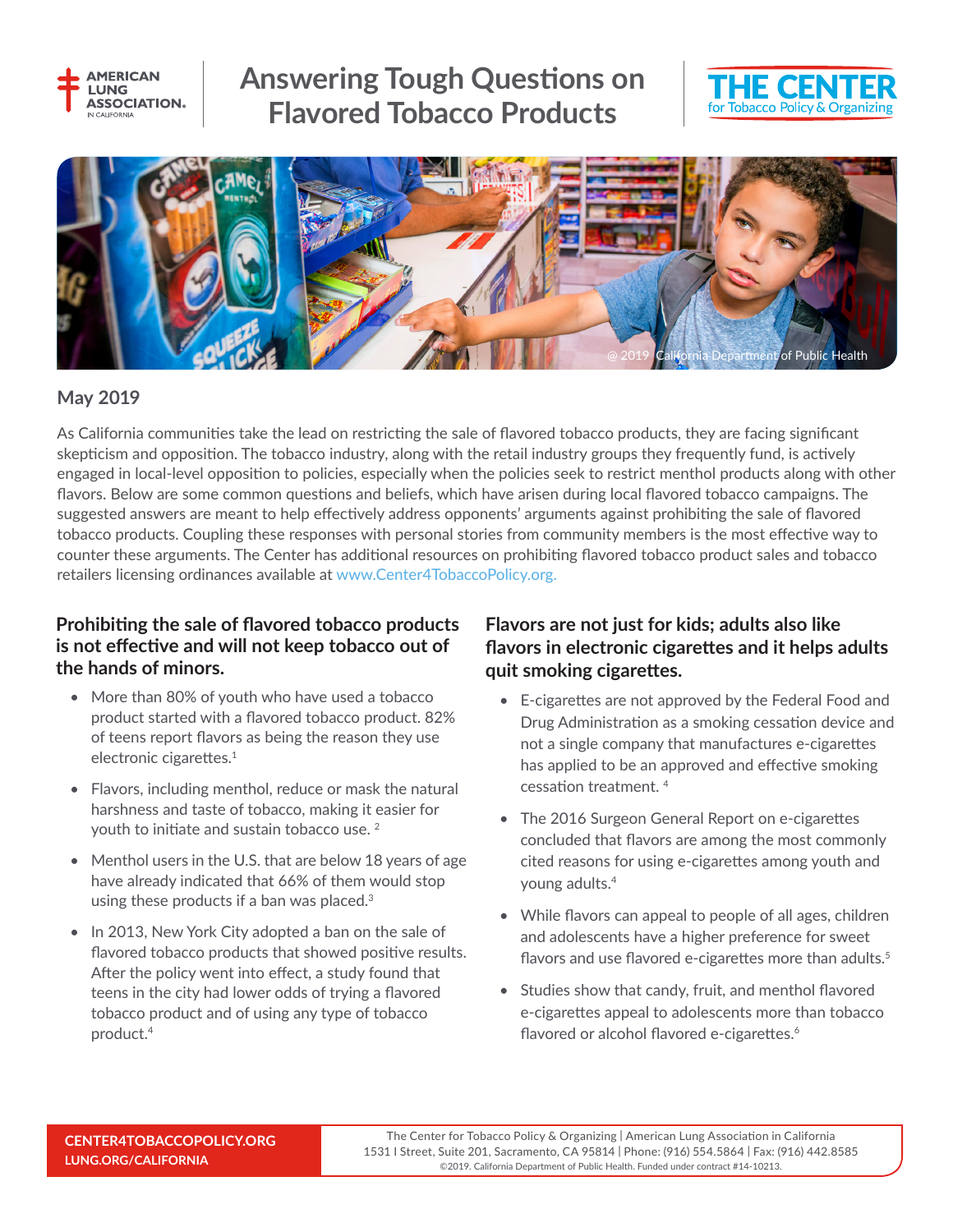- 80% of youth in middle and high school who have used flavored tobacco products ended up using tobacco later in life.<sup>7</sup>
- Allowing harmful flavored tobacco products, which are proven to encourage initiation of youth tobacco use, to stay on the market in the hope that adults will use them to quit smoking cigarettes is not a defensible public health strategy.
- Adult e-cigarette users will still have access to nonflavored e-liquids, and those wishing to quit have a range of FDA-approved cessation therapies to choose.<sup>7</sup>

### **There are already laws in place that prevent youth from having access to tobacco products, such as the statewide law that increased the minimum sale age to 21 and local laws that prohibited tobacco sales near schools. We do not need to ban more products; we just need to do a better job enforcing existing laws.**

- Our existing laws are effective; however, public health threats are far-reaching and entrenched, as tobacco prevention requires using multiple approaches to save lives.<sup>8</sup>
- While raising the age to purchase tobacco is expected to significantly reduce youth access to tobacco, the reality is that enforcement varies and can be particularly difficult in the low-income urban and rural areas where youth tobacco use is highest. <sup>8</sup>
- Enforcement is difficult to measure. It is widely reported that youth purchase surveys underestimate youth access because retailers will sell to youth they personally know, which shows that the minimum sales age is not enough enforcement.<sup>8</sup>
- Data from the county-level tobacco youth purchase surveys shows that illegal tobacco sales to minors still occurs at high rates. 8
- The restriction of sales in menthol and flavored tobacco in conjunction with other tobacco control policies is the best approach to save lives.

## **Many of these convenience stores only sell snacks to the youth; the adults are mostly the ones buying tobacco products.**

• The best way for local communities to reduce underage purchases of flavored and e-cigarette products is to specifically include these products in retail licensing ordinances.

- 152 cities and counties throughout the state have taken steps to regulate these products through local tobacco retail law. These jurisdictions have seen reductions in youth purchase rates as high as 58%. 12
- For example, many African American and low-income neighborhoods tend to have more tobacco retailers. A 2010 research study even found that there were more tobacco stores near schools, attracting youth to experiment with tobacco. 8
- The 2015 rate of illegal sales to minors across the state was 14.8% at tobacco-only stores. Convenience stores that sell gasoline sold to minors 8.8% of the time and convenience stores without gasoline sold tobacco to minors nearly 10% of the time. These are numbers we can change. 8
- The best way for local communities to reduce underage purchases of flavored tobacco products is to specifically include these products in their local retail licensing ordinances.

## **Youth are more likely to access tobacco products through a "social source" or the internet instead of at local stores.**

- The tobacco industry has a history of shifting the attention from retailers profiting off sales to youth by framing the issue of youth access as a "social" problem of youth sharing tobacco products, careless parents, and unconcerned bystanders buying cigarettes for minors.<sup>9</sup>
- Many of these tobacco products are now being promoted on social media and shared among friends, increasing the use of these e-cigarettes.<sup>9</sup>
- By restricting the sale of flavored tobacco products, this makes these products less enticing to youth and fewer youth will be interested in purchasing these products. Illegal sales to minors are not the only source minors use to obtain tobacco, but are still the highest this is a public health issue, and tobacco retailers can be a part of the solution.

## **Flavored tobacco users will simply order products online or visit neighboring communities that have not prohibited the sale of flavored tobacco.**

- Online sales are only a part of the issue, and we have to start by fixing these issues in our own backyard.
- Although many users have accessibility to making

The Center for Tobacco Policy & Organizing | American Lung Association in California 1531 I Street, Suite 201, Sacramento, CA 95814 | Phone: (916) 554.5864 | Fax: (916) 442.8585 ©2019. California Department of Public Health. Funded under contract #14-10213.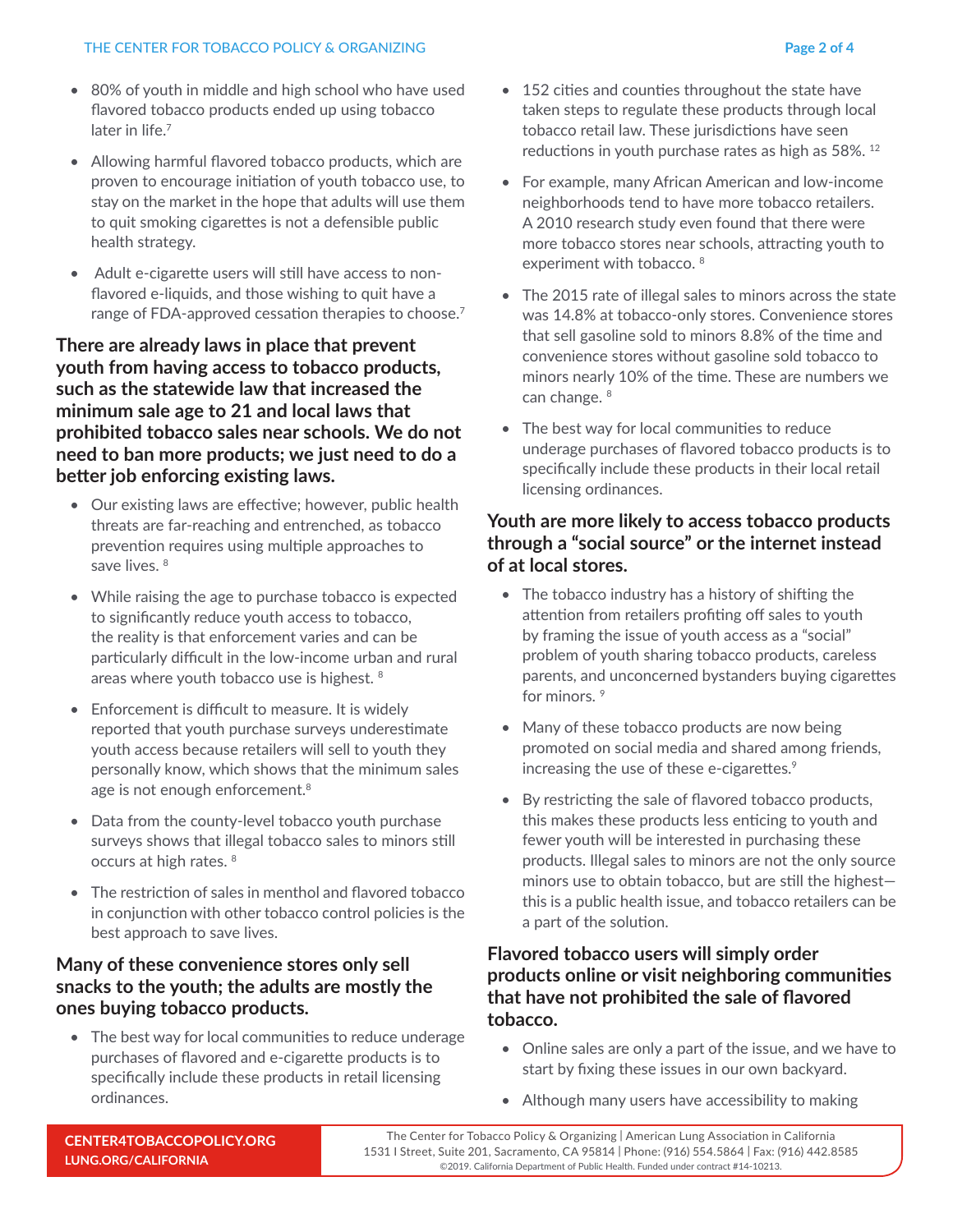e-cigarette purchases online, the 2018 National Youth Tobacco Survey states that, 14.8% of middle and high school e-cigarette users under 18 report obtaining e-cigarettes from a vape shop in the past month and 8.4% from a gas station or convenience store.<sup>10</sup>

## **Clerks should not be punished if they sell to minors.**

- Storeowners claim that mistakes are made because clerks are busy and cannot check everyone's ID. This is an argument that would be unacceptable for illegal alcohol or gun sales and should be just as unacceptable for illegal tobacco sales.<sup>10</sup>
- The fact is that storeowners, not clerks, are responsible for what happens in their stores. Everybody is accountable for selling to underage patrons and storeowners must train clerks to ask for ID and must enforce minimum age requirements, even during busy times. By limiting product access, it limits the opportunity for youth to attain these products. 10
- Clerks must have the proper training to ensure they do not sell to minors.

## **Tobacco products, especially flavored tobacco products, are a key source of income for many convenience stores who risk going out of business if they lose this revenue.**

- According to the National Association of Convenience Stores, sale from tobacco accounted for the highest percentage of sales, but the products only accounted for a small percentage of actual profits compared to other products.<sup>11</sup>
- Foodservice accounted for 33.9% of gross profits, which show that these retailers do not have rely entirely on tobacco.<sup>11</sup>
- While tobacco products were 34.1% of instore sales, they only account for  $17.1\%$  of gross profit.  $11$
- Many of these purchases made in-store are for food and drinks, and more than 65% of the food bought is consumed right after purchase.<sup>11</sup>
- Tobacco retailers and communities should work together to build partnerships that support healthy retail environments from relying on harmful tobacco products as well as properly enforcing the minimum age for acquiring tobacco products.<sup>11</sup>

## **Banning flavors is really a federal or state issue and should be left up to the FDA or the State Legislature.**

- The federal government cannot regulate the manufacturing of tobacco products, but the states and local governments can govern tobacco retail practices.
- Local elected officials can and should take action to reduce sales of these deadly products.
- In 2009, the FDA banned flavored cigarettes, excluding menthol, which still left a large number of flavored products on the market, such as cigarillos and e-cigarettes. Now, nine years later, the FDA announced intentions to take further steps in reducing the death and disease caused by flavored tobacco use in our nation. Many cities and counties in California have already taken initiative in adopting flavor bans due to a strong need and other places should follow to ensure safety for minors and others.<sup>12</sup>
- It took the legislature 20 years and dozens of attempts before it was able to move any significant tobacco control legislation prior to 2016. We cannot wait, as more youth get addicted to tobacco, for the legislature to act.<sup>12</sup>

## **People have the right to use these products regardless of their health impacts, and it should not be up to the government to tell people what to do. If someone wants to kill themselves by using these products, that is their right.**

- According to the 2014 Surgeon General Report, over 90% of smokers started smoking before the age of 21.4 We are not talking about adults; we are talking about youth who may not fully recognize the consequences of their actions.
- The industry uses deceptive marketing to lure new users, especially youth, to use these products.

#### **It should be left up to parents, not stores and storeowners, to ensure that kids are not accessing these products. Where are parents in all of this?**

• In 2016, the tobacco industry spent \$9.5 billion dollars marketing their products.13 Parents are doing the best they can, but they cannot single handedly push back against a billion dollar industry that seeks to hook their kids.